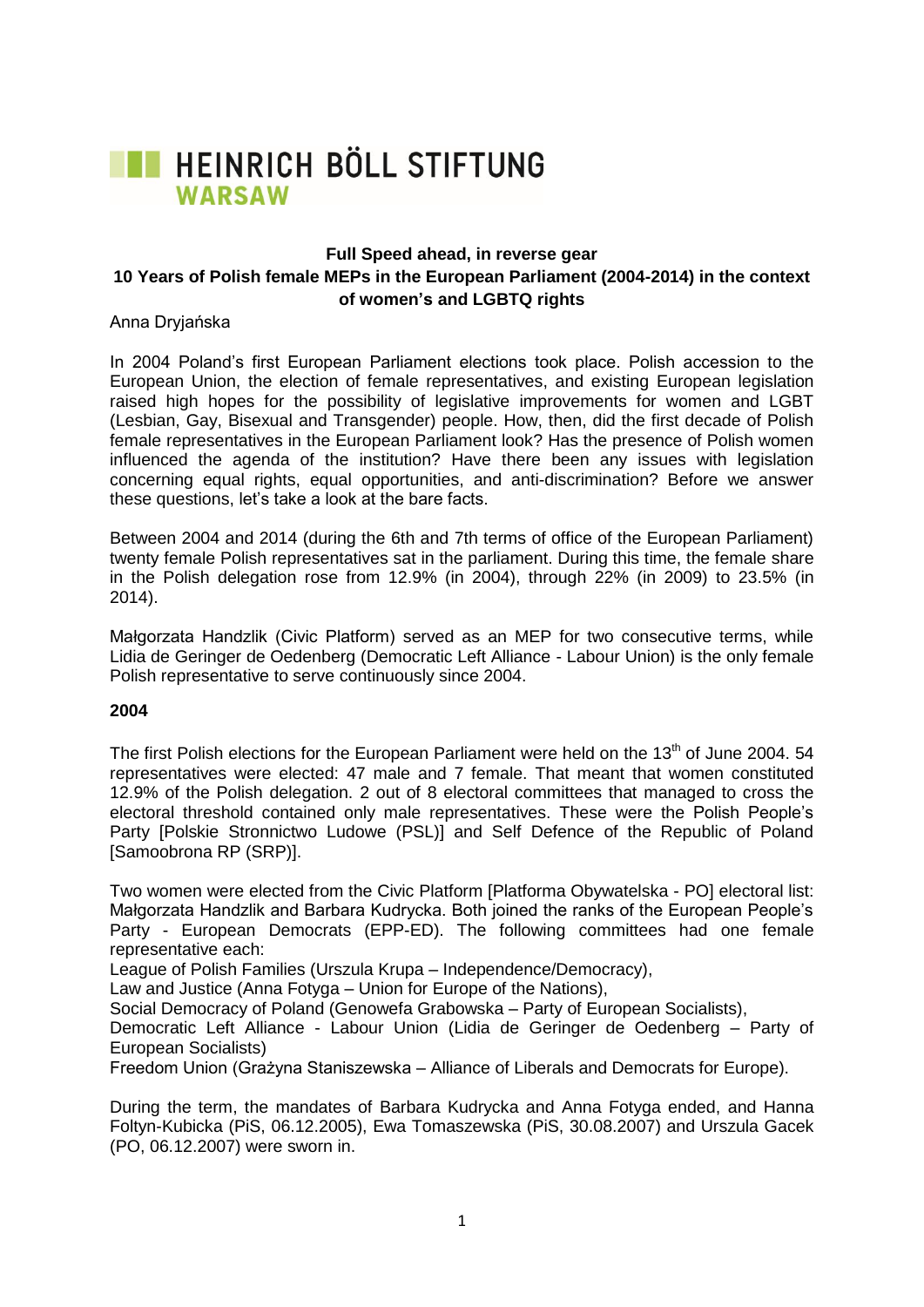Near the end of the 7th term of European Parliament, due to new female representatives being sworn in, there was one additional woman in the Polish delegation, thus the female share in the delegation rose to 14.8%.

# **Activity of Polish female MEPs during the 6th term of office of the European Parliament (2004-2009) in regards to women's rights and LGBT rights**

As expected, the activity of Polish female representatives in regard to women's and LGBT rights was heavily determined by their party of origin. The representative of the League of Polish Families [Liga Polskich Rodzin (LPR)] unsuccessfully sought to completely ban abortion in Europe and even world-wide). The representatives of Civic Platform (PO) remained fairly reserved, avoiding motioning for any resolutions concerning the aforementioned issues. Barbara Kudrycka was an exception though – in 2006, on her initiative, the European Parliament adopted a recommendation for the Council of Europe on combating human trafficking. Interestingly, the two female representatives of Law and Justice [Prawo i Sprawiedliwość (PiS)] were more active than those from Civic Platform - they demanded the upholding of women's rights in Afghanistan, Japan, Liberia and Haiti. However, they, voted against a report on equality, arguing, that the document included "crypto-abortionist" entries, was propitious for paedophiles and discriminatory against the Church and its longstanding traditions. Genowefa Grabowska, the representative of Polish Social Democracy [Socjaldemokracja Polska (SDPL)], supported gender equality both in plenary debates and by voting (though she did not motion for any resolutions on the subject). Grażyna Staniszewska, the representative of Freedom Union [Unia Wolności (UW)], never addressed these issues, however she did emphasise the rights of people with disabilities.

# **Detailed activity of female Polish MEPs in the European Parliament (2004-2009)**

## *League of Polish Families (Liga Polskich Rodzin -LPR)| attempt to ban abortion and euthanasia, legislation concerning trading in human oocytes*

## **Urszula Krupa**

Member of the Committee on Women's Rights and Gender Equality. In March 2005 Krupa motioned for a resolution on trading in human oocytes. The resolution was passed, but greatly changed, and took a much less restrictive form. In 2008, together with Polish MEP Witold Tomczak, she submitted a formal declaration concerning a complete ban on abortion in the European Union and the whole world. The declaration, whose authors adduced the Vatican, was signed by only 25 MEPs, and thus did not gain the support of the majority of European Parliament members and lapsed 3 months after its submission.

## *Civic Platform (Platforma Obywatelska - PO) | careful reserve towards women's and LGBT rights.*

## **Urszula Gacek**

During her plenary speeches she raised the issues of freedom on the internet, as well as the combating of the sexual abuse of children and child pornography. During a debate in 2008 she addressed the issue of attacks on human rights activists in Russia, in the context of the murder of Anna Politkowska. In May 2009 she issued a query to the European Parliament concerning the legal possibilities of a ban on keeping dogs on chains within the European Union.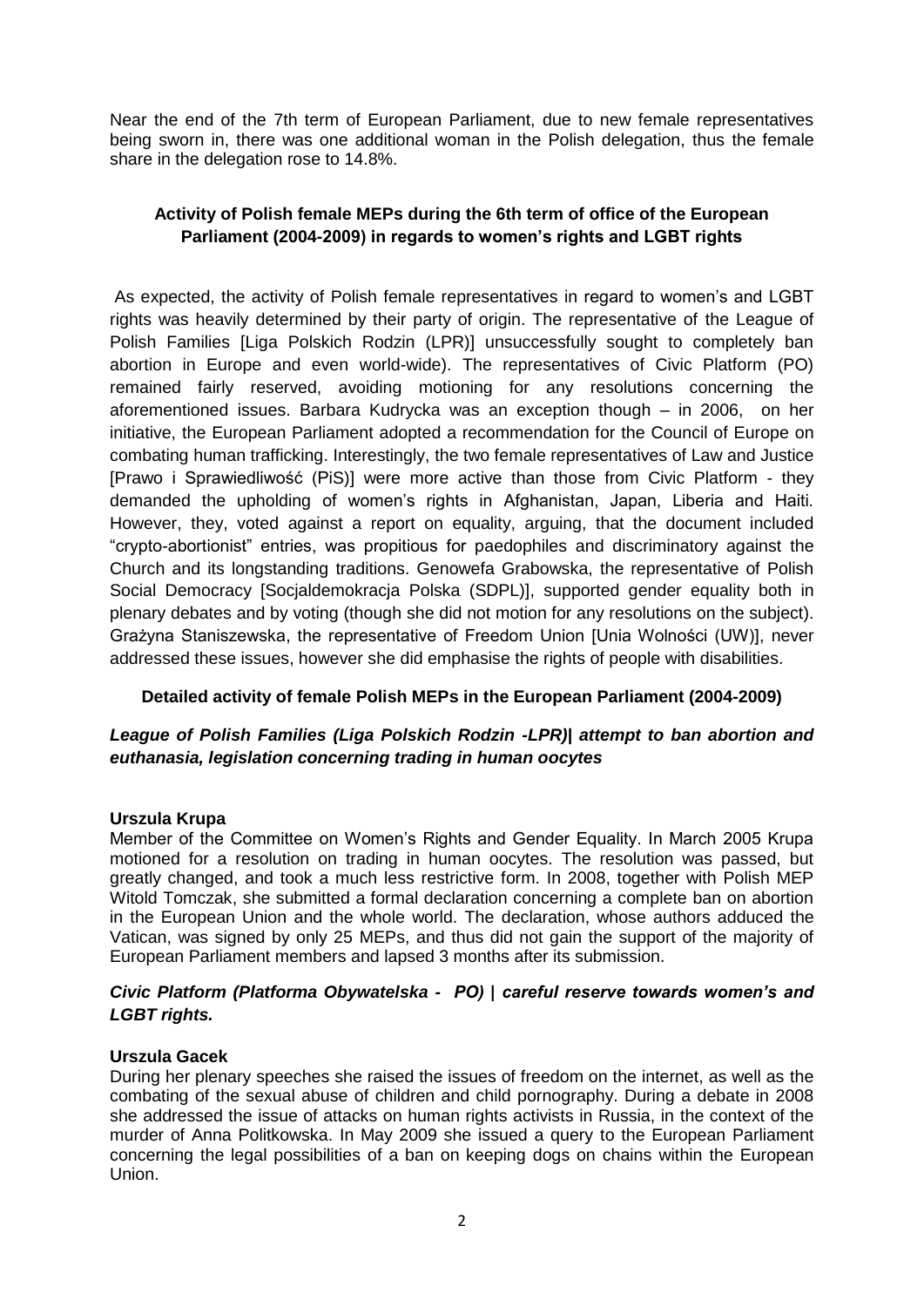#### **Małgorzata Handzlik**

During her first two terms MEP Handzlik did not motion for any resolutions concerning the issues of women's and LGBT rights. She did, however, motion for a symbolic resolution concerning the status of women in science in her third term.

## **Barbara Kudrycka**

She focussed great attention on the situation in Belarus and civil rights violations of the opposition there. In 2005, on behalf of the PPE-DE, she motioned for a Council of Europe recommendation on combating human trafficking. The recommendation was passed the following year.

# *Law and Justice (Prawo i Sprawiedliwość - PiS) | Defending women's rights in Afghanistan and Japan*

## **Hanna Foltyn-Kubicka**

In 2008, during a plenary debate concerning the rights of children, she addressed the issue of contact between children and divorced parents in multinational families. She also addressed issues of human rights in Belarus, Russia and China.

## **Anna Fotyga**

Fotyga never referred to any issues concerning gender or sexual orientation equality. She did, however, motion for a resolution on the upholding of human rights in Azerbaijan, Ethiopia, Russia and Uzbekistan. All these resolutions, after amendments, were passed by the European Parliament.

#### **Ewa Tomaszewska**

In 2007 she motioned for a resolution on the subject of so called "comfort women" - women and girls forced into sexual slavery by the Japanese imperial army during World War II. The resolution was passed. In 2009 she motioned for another resolution, this time concerning women's rights in Afghanistan. This resolution was also passed. Tomaszewska also motioned for resolutions on human rights violations in Russia, Venezuela, Burma, China, Vietnam and Egypt. The European Parliament also passed a resolution she authored concerning the humanitarian crisis in Congo and rape as a war crime. In plenary debates she spoke for child support remuneration for women who from employment in order to take full care of their children; the enforcement of laws forbidding a gender pay-gap; legally limiting discriminating marketing – focused on gender or otherwise; equal opportunities for women in science (excluding positive discrimination measures); and the rights of imprisoned women to take care of their children. She backed a report on gender non-discrimination and intergenerational solidarity, though while she did praise the document for noting the importance of women's unpaid work, she also claimed that in Polish language the term "family" is not applicable to same-sex couples, because it implies a relationship "that is able to procreate". In 2008 she voted against a report on male and female equality, because, in her opinion, it contained ["crypto-abortionist elements"](http://www.europarl.europa.eu/sides/getDoc.do?pubRef=-//EP//TEXT+CRE+20080903+ITEM-010+DOC+XML+V0//PL&query=INTERV&detail=3-112). In 2009 she voted against a report on the EU Roadmap against homophobia and discrimination on grounds of sexual orientation and gender identity because, in her opinion, passing this legislation would allow paedophiles to work with children, give "religious sects" additional opportunities, and at the same time greatly limit churches with longstanding traditions.

## *Social Democracy of Poland (Socjaldemokracja Polska - SDPL) |Support through voting and participation in debates*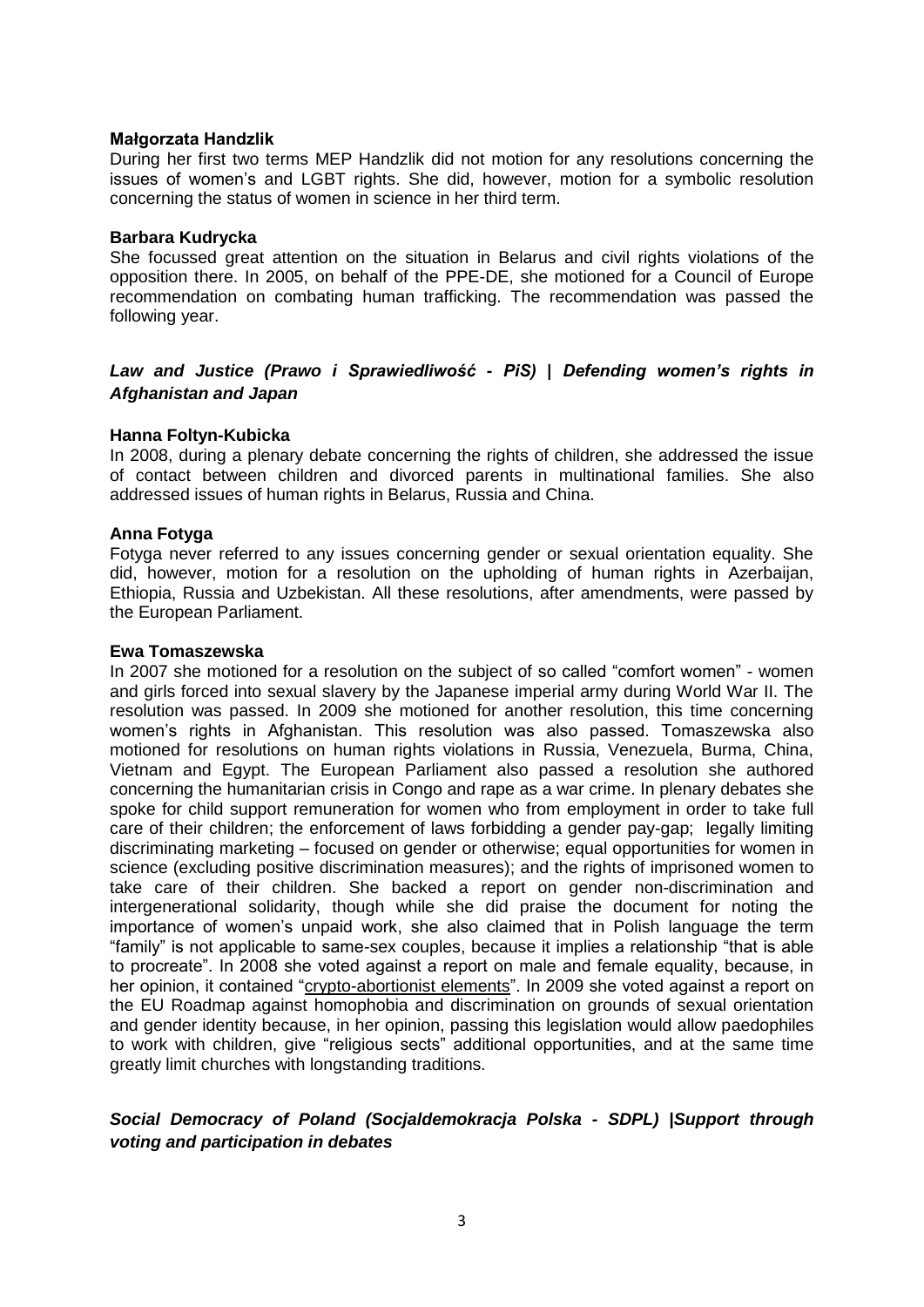## **Genowefa Grabowska**

Although Grabowska never motioned for any resolutions concerning gender and sexual orientation equality, she did back projects, and reports, on these issues. Among these, there were the Report on Women and Science (2008); Gender Equality in Development Policy (she even used –significantly- the term "gender mainstreaming"); and the Report on the Role of Women in Industry (2007).

# *Democratic Left Alliance - Labour Union - (Sojusz Lewicy Demokratycznej-Unia Pracy - SLD-UP) | Support for the rights of women and LGBT people through voting*

## **Lidia Geringer de Oedenberg**

Geringer de Oedenberg made the rights of women and LGBTQ people an important part of her activities, but only in the 7th term. Between 2004 and 2009 she mainly showed support for these issues through voting.

## *Freedom Union –(Unia Wolności - UW) | Emphasis on the rights of people with disabilities*

## **Grażyna Staniszewska**

Staniszewska never engaged with the issues of women's and LGBTQ rights. At a plenary sitting in 2007 she appealed for more intensive action towards the integration of people with disabilities, though she did not motion for any resolutions on this matter.

#### **2009**

The second Polish elections for the European Parliament took place on June the 7th 2009. Poland brought 50 representatives to the Parliament: 39 male and 11 female, thus bringing the female share of the delegation up to 22%. This placed the country somewhere around the European average for the 1989 and 1994 elections. Two out of four committees had solely male representatives: once again, the Polish People's Party (Polskie Stronnictwo Ludowe – PSL) and Law and Justice (Prawo i Sprawiedliwość – PiS).

Nine women were elected to the European Parliament from the electoral list of Civic Platform (PO): Małgorzata Handzlik, Jolanta Hibner, Danuta Hübner, Danuta Jazłowiecka, Sidonia Jędrzejewska, Lena Kolarska-Bobińska, Elżbieta Łukacijewska, Joanna Skrzydlewska and Róża Thun. They all joined the European People's Party (EPP) group. The two remaining women – Lidia de Geringer de Oedenberg and Joanna Senyszyn – were elected from the electoral list of the Democratic Left Alliance - Labour Union (SLD-UP), and they both joined the Progressive Alliance of Socialists and Democrats (S&D) group in the European Parliament.

Near the end of the 7th term of the European Parliament, due to Lena Kolarska-Bobinska's mandate ending (on 02.12.2013), the number of women in the Polish delegation dropped by one, leaving 10 (20%).

## **Activity of Polish female MEPs during the 7th term of office of the European Parliament (2009-2014) in regards to women's and LGBT rights**

The European elections in 2009 brought Polish female representation consisting only of representatives of Civic Platform (PO) and the Democratic Left Alliance - Labour Union (SLD-UP). The larger group, from Civic Platform, was much more ideologically varied than in the previous term, and there were notable differences between MEPs, when it came to support of women's and LGBT rights. Female representatives of the Democratic Left Alliance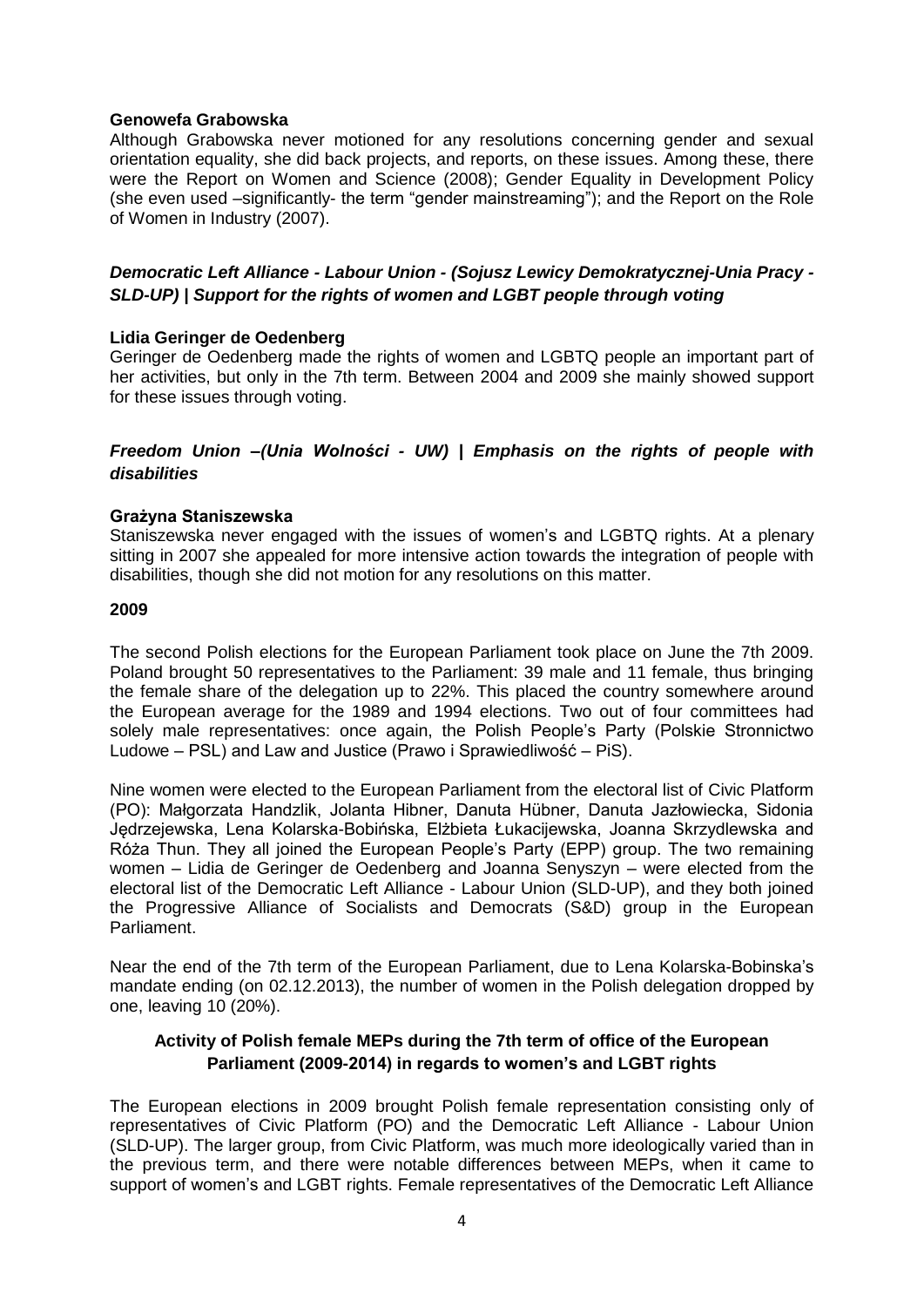- Labour Union consistently supported gender and sexual orientation equality. Lidia Geringer de Oedenberg was an unquestionable leader in this regard - in terms of the number of motions for resolutions on these issues, she authored (or co-authored) five documents concerning women's rights and - notably – LGBT rights.

## **Detailed activity of female Polish MEPs in the European Parliament (2009-2014)**

# *Civic Platform –(Platforma Obywatelska - PO) | "Soft" solutions, two factions: guarded and progressive.*

## **Małgorzata Handzlik**

In 2011 (along with MEPs Jolanta Hibner, Danuta Jazłowiecka and Lidia Geringer de Oedenberg) Handzlik submitted a motion for a resolution on the marking of the centenary of the award of the Nobel Prize to Marie Skłodowska-Curie. The resolution was not passed, but it was mentioned in a resolution on European Union financing of research and innovation, in which the European Parliament asked the European Commission to prepare a plan for achieving gender equality in science. In 2013 she spoke during a debate on women in nonexecutive managerial positions, and voiced her support for an improvement in recruitment practices, as well as her scepticism towards the enforcement of gender quotas, which she called "preferential treatment just because of gender". In her explanation for her voting, she backed projects for combatting unemployment among women over 50, and those for the regulation of the legal status of women working illegally as caregivers.

## **Jolanta Hibner**

Hibner did not submit interpellations nor did she speak in plenary debates regarding the issues of women's and LGBT rights. In 2011 she voted for the establishment of a legal method of combatting gender-based violence. She then voted multiple times against resolutions concerning women's and LGBTQ rights. She co-authored the aforementioned resolution motion on marking the centenary of the award of the Nobel Prize to Marie Skłodowska-Curie.

## **Danuta Hübner**

Hübner did not submit motions for resolutions concerning women's and LGBT rights, but in 2009 she did speak at a plenary debate postulating action aimed towards gender equality in the economy. Notably, she said that equal opportunities exist only on paper. She voted for resolutions concerning the issues of women's and LGBT rights more often than other MEPs from Civic Platform (PO).

## **Danuta Jazłowiecka**

Jazłowiecka was co-author of the resolution motion on marking the centenary of the award of the Nobel Prize to Marie Skłodowska-Curie. She voted for legislation on gender equality in management and also on anti-violence. She voted against resolutions intended to combat homophobia, and against a resolution on reproductive rights. During plenary debates she spoke on women's health, and supported an increase in women's occupational mobility and men taking on more household chores. During a debate in 2012 concerning obligatory gender quotas on boards of listed companies, she stated that in her opinion such solutions would not be effective. Instead she proposed investment in infrastructure to support a better work-life balance for women.

## **Sidonia Jędrzejewska**

Jędrzejewska voted for anti-violence legislation, gender quotas on boards of listed companies, and a gender equality perspective. She voted against resolutions on help for single mothers, combating homophobia, and on sexual and reproductive health and rights.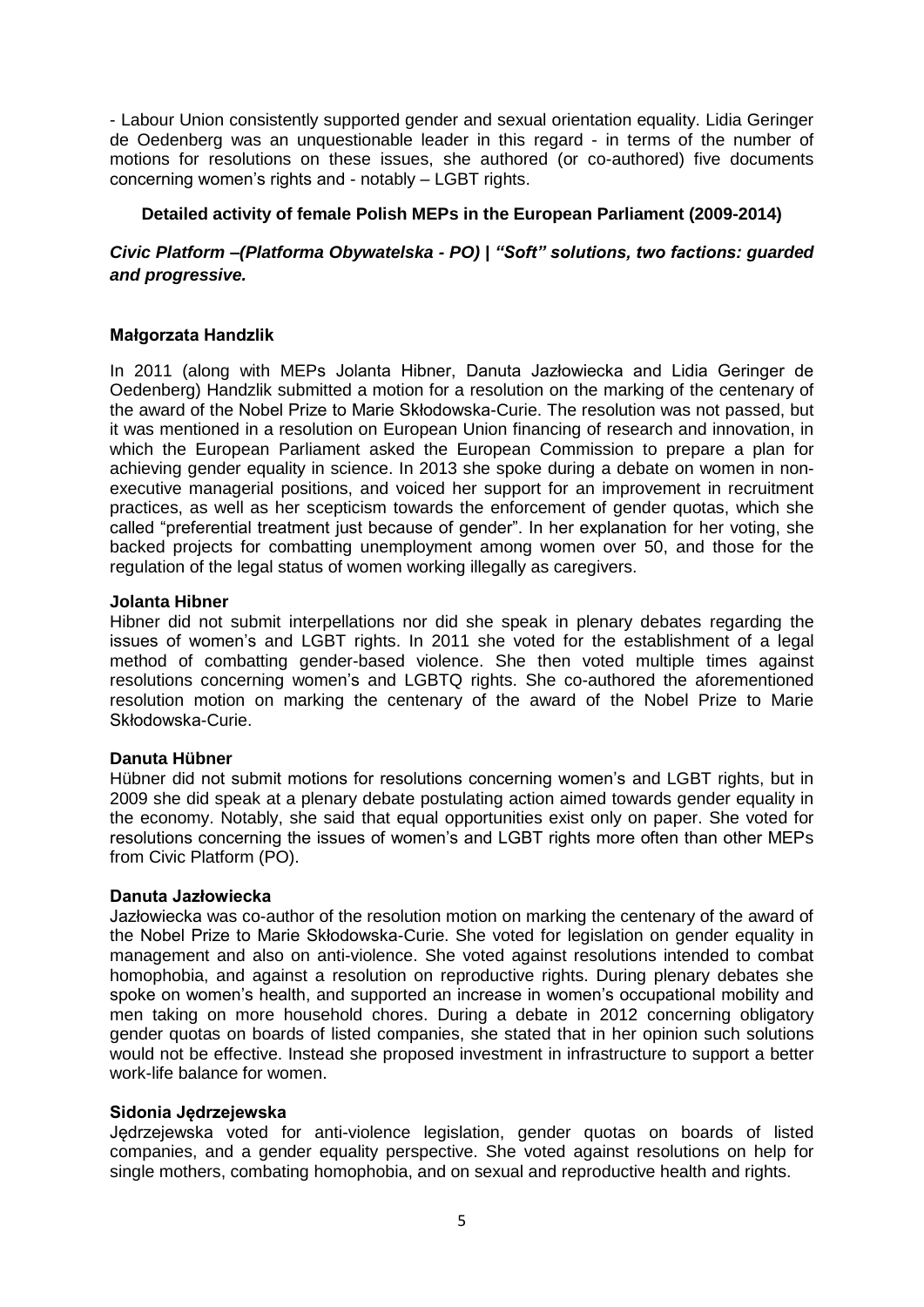## **Lena Kolarska-Bobińska**

In October 2013, with a couple of other MEPs, Kolarska-Bobińska submitted a formal statement on the dangers of nationalism, anti-Semitism and other forms of nationality-based intolerance. The statement did not gather the necessary amount of signatures, and lapsed 3 months after its submission. She co-authored motions for resolutions on the situation of women in Afghanistan and Pakistan (2011), and on combating violence against women in India (2013). In 2012, together with Joanna Skrzydlewska, she signed a motion for a resolution on discriminating (nationality-based) websites and the reaction of governments to them. She voted for women's and LGBT rights more often than most of the other representatives from Civic Platform (PO). During plenary debates she repeatedly spoke about violence against women, poverty among women, and equal job opportunities for women.

## **Elżbieta Łukacijewska**

MEP Elżbieta Łukacijewska, when commenting on the 2009 report on gender equality, said the following: *I voted against the report, because some entries in it pertain to the propagation of abortion in the European Union. Firstly, these matters fall under the exclusive competence of Member States. Secondly, the issue of unwanted pregnancies is an important problem, but we cannot pass legislation that treats abortion like a free of charge contraceptive. I cannot agree for abortion to be exempt from the consideration of the consequences and responsibilities related to the start of any sexual life. Human life deserves more.* The authors of the report postulated an increase in accessibility of education and knowledge about fertility, contraception and abortion for women.

#### **Joanna Skrzydlewska**

Member of the Committee on Women's Rights and Gender Equality. In 2012, together with Lena Kolarska-Bobińska, she signed a motion for a resolution on discriminating (nationalitybased) websites and the reaction of governments towards them. She voted for anti-violence legislation and for a resolution on gender quotas on boards of listed companies. She opposed resolutions on sexual and reproductive health and related rights, and also on combating homophobia. In 2012 she was co-author of a motion for a resolution on ending female genital mutilation. The same year she co-authored a motion for a resolution on combating discrimination against women and girls in Pakistan.

## **Róża Thun**

Fairly often, when compared to other female representatives of Civic Platform (PO), Thun exercised her right to abstain when it came to women's and LGBT rights. She co-authored a motion for a resolution on the situation of women in Afghanistan and Pakistan (2011).

# *Democratic Left Alliance - Labour Union (Sojusz Lewicy Demokratycznej-Unia Pracy - SLD-UP) | Full speed ahead*

## **Lidia Geringer de Oedenberg**

Among Polish female MEPs, Geringer de Oedenberg was not only most involved in women's rights, but was also the most active with regard to LGBT rights. She co-authored a motion for a resolution (submitted together with Joanna Senyszyn) on a reaction to the criminalisation of homosexuality (the resolution was passed in 2014, and it concerned, among other states, Nigeria, Uganda, Russia and India). She also co-authored a motion for a resolution imposing sanctions on Uganda and Nigeria for the criminalisation of homosexuality (2014). She consistently voted for resolutions and reports supporting women's and LGBT rights.

#### **Joanna Senyszyn**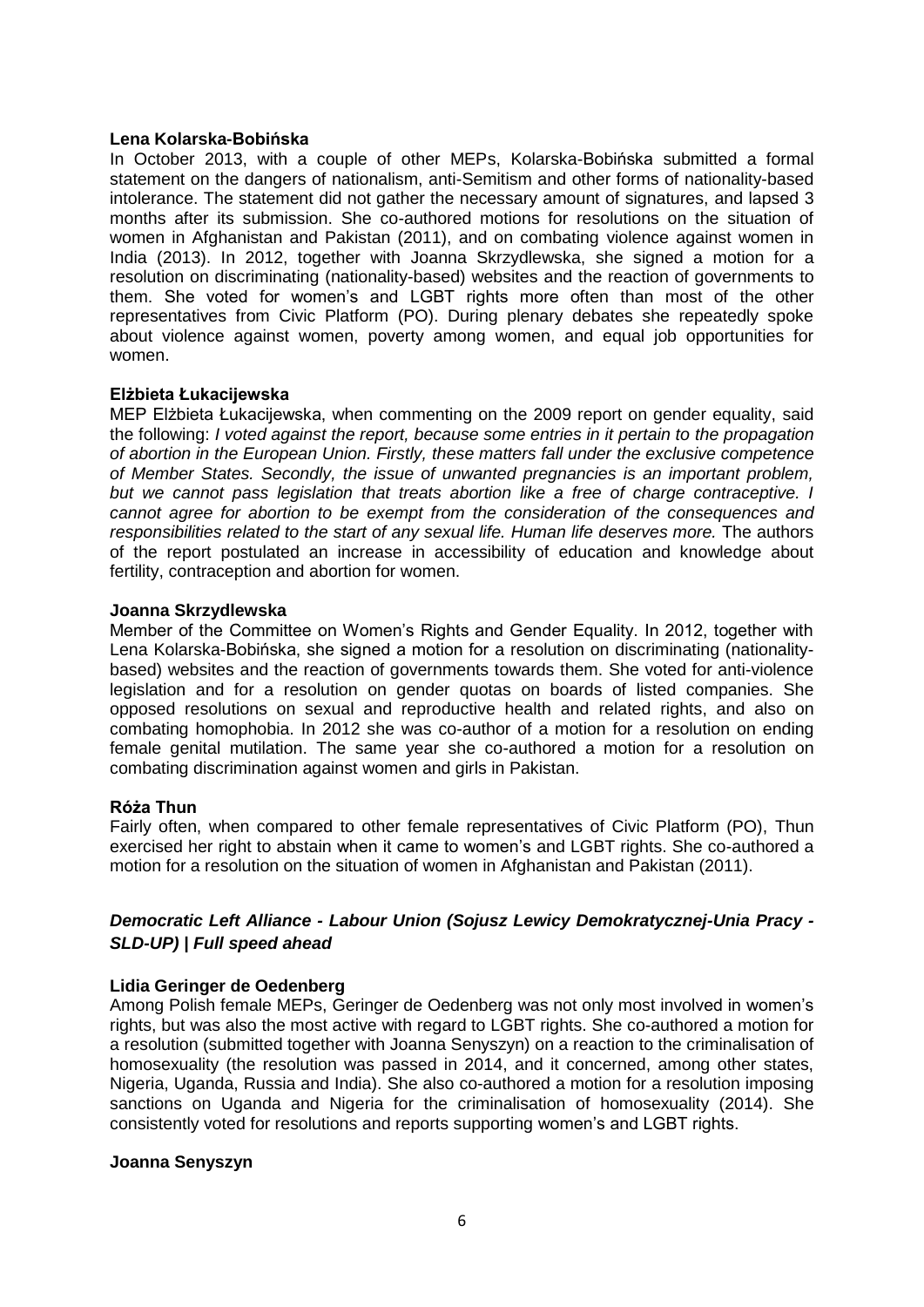Member of the Committee on Women's Rights and Gender Equality. Joanna Senyszyn, like Lidia Geringer de Oedenberg, consistently supported solutions for gender and sexual orientation equality. She co-authored a motion for a resolution on women's rights in India and also a motion for a resolution urging states with criminalised homosexuality to repeal their laws. During plenary debates she expressed her support for the Council of Europe Convention on preventing and combating both violence against women and domestic violence, she stood for the equalisation of access to goods and services for women, the increase in the involvement of women in public and social life, and for women's rights around the world. She also took the floor to speak about LGBT rights in Lithuania and discrimination against civil partnerships and same-sex marriages.

Votes of Polish female MEPs in the European Parliament in selected cases involving women's and LGBTQ rights (1)

|                                | <b>Gender Equality</b><br><b>During</b><br><b>Recession</b> | Anti-violence<br>Legislation | Help for Single<br><b>Mothers</b> | <b>Gender</b><br>Equality in the<br>Work of the EP |
|--------------------------------|-------------------------------------------------------------|------------------------------|-----------------------------------|----------------------------------------------------|
| <b>Handzlik</b>                | Abstained                                                   | For                          | Against                           | Not Present                                        |
| Hibner J.                      | Abstained                                                   | For                          | Against                           | Against                                            |
| Huebner D.                     | Abstained                                                   | For                          | For                               | For                                                |
| Jazłowiecka D.                 | <b>Not Present</b>                                          | For                          | Against                           | Against                                            |
| Jędrzejewska<br>S.             | Abstained                                                   | For                          | Against                           | For                                                |
| Kolarska-<br>Bobińska L.       | For                                                         | <b>Not Present</b>           | For                               | For                                                |
| Łukacijewska<br>Е.             | <b>Not Present</b>                                          | For                          | Against                           | Against                                            |
| <b>Skrzydlewska</b><br>J.      | Abstained                                                   | For                          | Against                           | Against                                            |
| Thun R.                        | Abstained                                                   | For                          | Abstained                         | Abstained                                          |
| de<br>Geringer<br>Oedenberg L. | For                                                         | For                          | For                               | For                                                |
| Senyszyn J.                    | For                                                         | For                          | For                               | For                                                |

Votes of Polish female MEPs in the European Parliament in selected cases involving women's and LGBT rights (2)

|                           | <b>Combatting</b><br>Homophobia | <b>Health</b><br>and<br>Reproductive<br><b>Rights</b> | Quotas<br>Gender<br>on Boards | <b>Protection against</b><br>Homophobia<br>and<br><b>Discrimination</b> |
|---------------------------|---------------------------------|-------------------------------------------------------|-------------------------------|-------------------------------------------------------------------------|
| Handzlik M.               | Against                         | Against                                               | For                           | Against                                                                 |
| Hibner J.                 | Against                         | Against                                               | Against                       | Against                                                                 |
| Huebner D.                | For                             | Against                                               | For                           | <b>Not Present</b>                                                      |
| Jazłowiecka D.            | Against                         | Against                                               | For                           | <b>Not Present</b>                                                      |
| Jędrzejewska              | Against                         | Against                                               | For                           | <b>Not Present</b>                                                      |
| S.                        |                                 |                                                       |                               |                                                                         |
| Kolarska-                 | For                             | Against                                               | <b>Not Present</b>            | N/A                                                                     |
| Bobińska L.               |                                 |                                                       |                               | (Mandate lapsed)                                                        |
| Łukacijewska              | For                             | Against                                               | For                           | Against                                                                 |
| Е.                        |                                 |                                                       |                               |                                                                         |
| <b>Skrzydlewska</b><br>J. | <b>Not Present</b>              | Against                                               | For                           | Against                                                                 |
| Thun R.                   | Abstained                       | <b>Not Present</b>                                    | For                           | <b>Not Present</b>                                                      |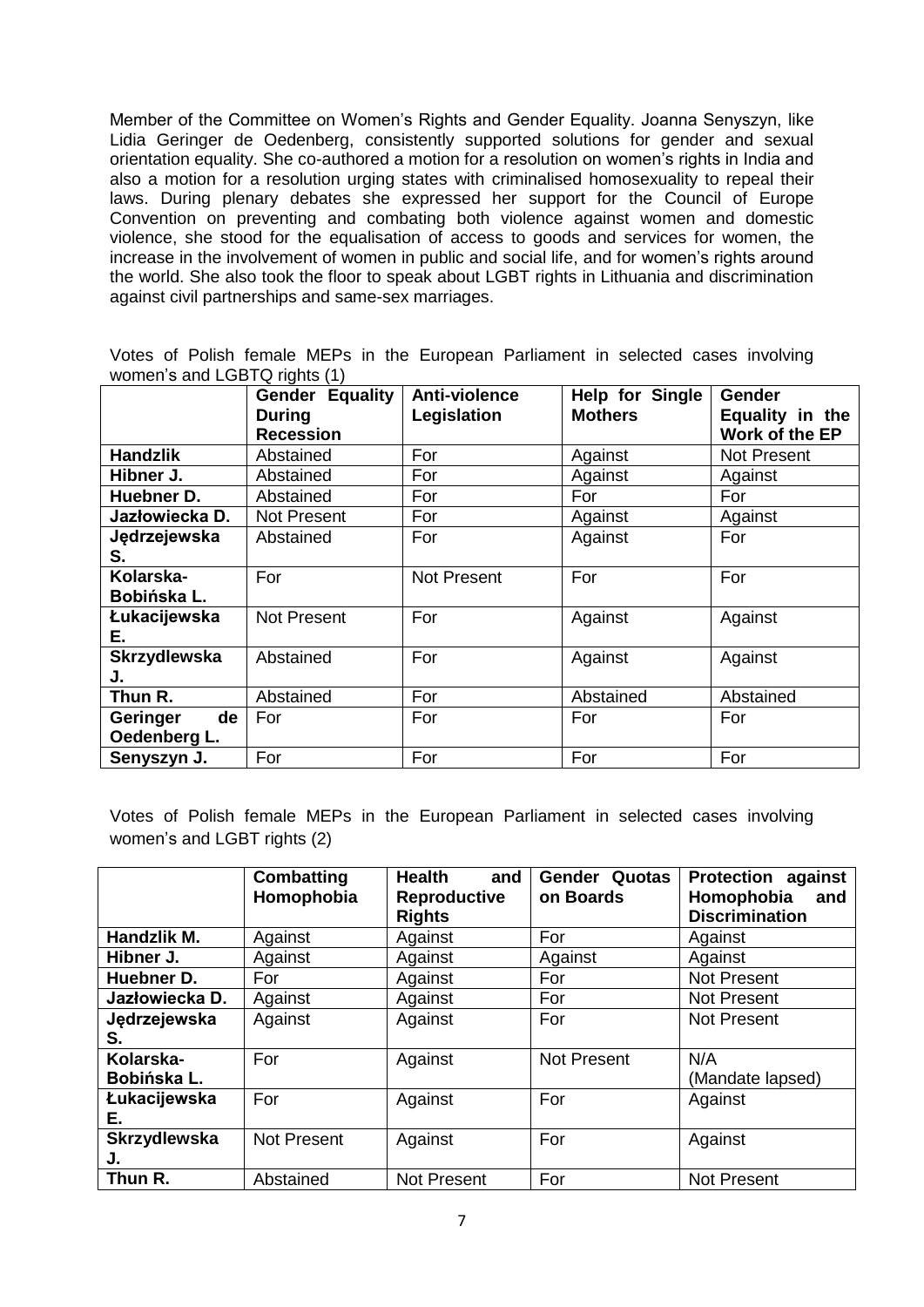| Geringer<br>de | For | For | For | For |
|----------------|-----|-----|-----|-----|
| Oedenberg L.   |     |     |     |     |
| Senyszyn J.    | For | For | For | For |

## **2014**

 The third Polish elections for the European Parliament took place on the 25th of May 2014. 51 MEPs were chosen: 39 male and 12 female. This means that women constituted 23.5% of the Polish delegation. This is still less than the average in the European Parliament after the elections of 1994 (26%). Two out of five committees that managed to place their representatives in the EP have purely male delegations: the Congress of the New Right (Kongres Nowej Prawicy - KNP) and, for the third time in a row, the Polish People's Party (Polskie Stronnictwo Ludowe - PSL).

Civic Platform (PO) brought 7 women to the European Parliament, and, as before, they joined the European People's Party (EPP) group. The seven women are: Danuta Hübner, Danuta Jazłowiecka, Agnieszka Kozłowska-Rajewicz, Barbara Kudrycka, Elżbieta Łukacijewska, Julia Pitera and Róża Thun. Three women were elected from the lists of Law and Justice (PiS): Anna Fotyga, Beata Gosiewska and Jadwiga Wiśniewska. The Democratic Left Alliance - Labour Union (SLD-UP) has two women: Lidia Geringer de Oedenberg and Krystyna Łybacka.

Two female MEPs from Poland entered the Committee on Women's Rights and Gender Equality: Agnieszka Kozłowska-Rajewicz (Civic Platform - PO) and Jadwiga Wiśniewska (Law and Justice - PiS).

#### **Summary / Full speed ahead, in reverse gear**

In 2004, when women obtained 12.9% of the Polish mandate to the European Parliament, this number was smaller than the average for the European Union 25 years previously (in 1979 it was 16%). The next elections raised female participation to 22%, and the 2014 elections raised it to 23.5%. However, this still puts Poland behind the 1994 average for the Union. This backwardness relates not only to the quota of women, but also to the quality of equality policies.

The activities of female Polish MEPs are a peculiar mix of a human rights narrative, postulates of the first wave of feminism, and moral conservatism - or even traditionalism. This results in motions, or support, for resolutions concerning the brutal discrimination of women in remote parts of the world, while at the same time opposition to projects granting women in the EU access to sexual education, contraception and abortion. Dozens of speeches can be heard on how human rights activists are persecuted in Russia and other post-Soviet states, while simultaneously any family ties between non-heterosexuals are denied. Ultimately, a human rights narrative can be used in order to defend discrimination that is sanctified by tradition.

Another element of such an interpretation of equality policies is a quite literal escape from "inconvenient" issues. A good example of this was provided in early 2014 when most MEPs from Civic Platform (PO) abandoned the plenary session during a vote on a resolution on the protection against homophobia and discrimination on grounds of sexual orientation.